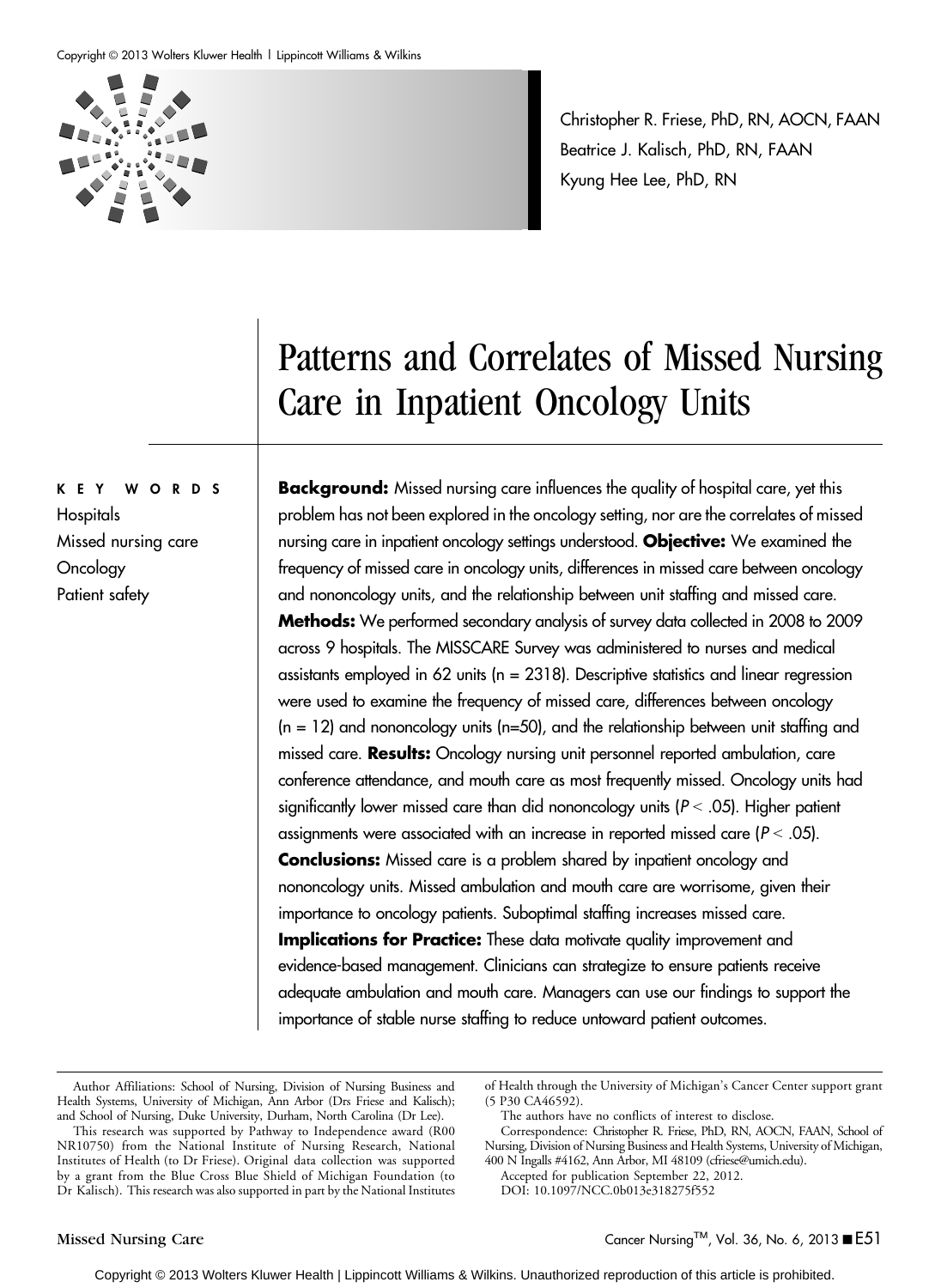Quality of care for patients with cancer has received<br>
Given the large numbers of patients diagnosed and<br>
Given the large numbers of patients diagnosed and significant attention from a diverse array of stakeholders. treated annually, the toxicities associated with cancer therapies, and the substantial costs incurred, high-quality cancer care is a shared priority for policy makers, institutions, providers, and patients. Despite the seminal report by the National Cancer Policy Board<sup>1</sup> that documents the substantial quality deficits in US cancer care delivery, little progress has been documented in standardizing the care experience for patients with cancer, particularly those who receive inpatient care.

Oncology nurses play a critical role in the delivery of care to hospitalized patients with cancer. Investigators have identified significant associations between adequate hospital nurse staffing and patient outcomes in both oncology<sup>2</sup> and nononcology settings. $3-6$  To date, there have been few studies that examine how staffing variations influence daily nursing care delivered to patients with cancer. Variation in daily care quality likely influences the prevention, detection, and successful management of complications. One potential source of variation in daily care quality is missed nursing care, which is considered conceptually an error of omission<sup>7</sup> and is defined operationally as any aspect of required patient care that is omitted (either in part on whole) or significantly delayed.<sup>8</sup>

A diverse group of investigators have confirmed a significant relationship between the quality of care and omitted nursing care. Sochalski<sup>9</sup> identified a significant relationship between omitted care and perceived quality of care. Schubert and colleagues<sup>10</sup> established significant relationships between care omitted because of poor staffing and adverse patient outcomes, including medication errors, patient falls, infections, and pressure ulcers. Kalisch and colleagues $11-13$  have completed several studies to quantify the patterns and correlates of missed care in inpatient units. In a qualitative inquiry, 9 areas of missed care (ambulation, turning, delayed or missed feedings, patient teaching, discharge planning, emotional support, hygiene, intake and output documentation, and surveillance) and 7 reasons for missed nursing care (too few staff, poor use of existing staff resources, time required for the nursing intervention, poor teamwork, ineffective delegation, habit, and denial) were identified.<sup>11</sup> These areas and reasons for missed care have been distilled into the MISSCARE Survey, which has been validated previously.<sup>12</sup> In a completed study of inpatient medical-surgical units, increased missed care has been associated significantly with poor staffing, either by a measure of nurse perception or by empirical staffing data.<sup>13,14</sup>

Our understanding of missed nursing care in inpatient oncology settings is limited, largely by the absence of multisite studies with sufficient numbers of oncology units and personnel to report on the phenomena. Hence, this study attempts to bridge the knowledge gap by describing the patterns and correlates of missed nursing care in this high-risk, understudied setting.

# ■ Conceptual Framework

Informed by the seminal work of Donabedian, $15$  the Missed Nursing Care Model of Kalisch et al<sup>8</sup> guided this analysis (Figure 1). Structural antecedents to missed care include hospital (ie, Magnet hospital status) and unit characteristics (eg, nurse staffing, clinical specialty). Missed care may occur along recognized dimensions of nursing process, from assessment/diagnosis (ie, assessment for pressure ulcer risk) through implementation



Figure  $1 \blacksquare$  The missed care model and variables examined in the current study are shown. Bolded sections indicate variables studied in the current analyses.

E52 ■ Cancer Nursing™, Vol. 36, No. 6, 2013 **Friese** et al. **Friese** et al. **Friese** et al. **Friese** et al. **Friese** et al.

Copyright © 2013 Wolters Kluwer Health | Lippincott Williams & Wilkins. Unauthorized reproduction of this article is prohibited.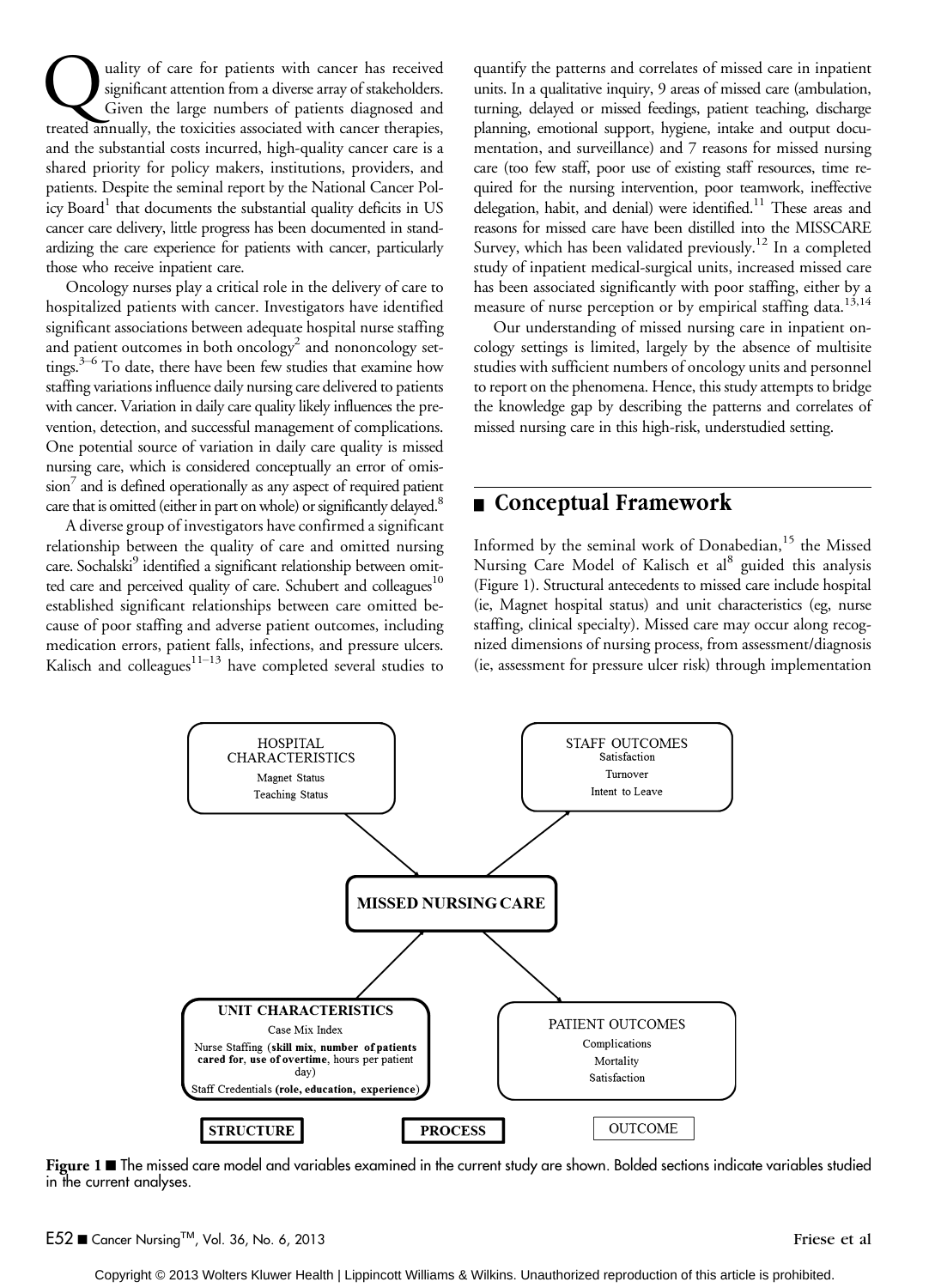(ie, perineal skin care), and evaluation (ie, assessment of skin integrity at discharge). Outcomes may be patient or staff focused. In the current analysis, we examined those factors related to the structure and process that have been shown previously to correlate significantly with missed nursing care. These include characteristics of both unit personnel (role type, education, years of experience) and of nursing units (oncology specialization versus no oncology specialization, skill mix, and unit-level staffing).

#### Research Questions

The purpose of the study was to quantify the degree of missed nursing care in oncology units, compare missed nursing care between oncology and nononcology medical surgical units, and identify correlates of missed nursing care in oncology units. The specific study questions included the following:

- 1. What elements of nursing care are missed frequently or always on oncology units?
- 2. Does missed nursing care vary significantly between oncology units and other nononcology, medical-surgical units?
- 3. Is unit staffing significantly associated with missed nursing care on oncology units?

# ■ Methods

#### Settings and Participants

This secondary analysis examined survey data obtained from nursing assistants and nurses (both registered and licensed practical) who provided direct patient care in medical-surgical units across 9 hospitals in 1 Midwestern state. Given institutional differences in the care delivery models across settings, nurses and nursing assistants were invited to participate in the study. Data were collected following institution-specific human subjects and administrative approval between November 2008 and April 2009, with an overall response rate of 59.8%.

#### Instrument

The MISSCARE Survey was administered to study participants on the nursing units. Responses were anonymous with the exception that questionnaires were coded with unit identifiers to enable aggregation of responses to specific nursing units. The MISSCARE Survey examined staff perceptions of the frequency of missed nursing care and the reasons for missed care on their unit. The total number of items is 38 for parts A (elements of missed care) and B (reasons for missed care). The current analysis focuses solely on the frequency of missed nursing care. Additional data collected from the survey included respondent characteristics (years of experience, gender, role, education), work schedules (shift and hours worked), and staffing (absenteeism, reported workloads, and perceived staffing adequacy). Favorable factor analysis results and a test-retest coefficient of 0.87 ( $P < .05$ ) were published previously in a sample of nurses and nursing assistants.<sup>16</sup> The average completion time is 10 minutes.

### Study Procedures

We obtained institutional review board approval from our university and from each participating hospital. Eligible respondents (nursing assistants, registered nurses, and licensed practical nurses who worked 30 or more hours per week on a medical-surgical unit) were provided with a study packet that included the MISSCARE Survey, a return envelope, and a candy bar incentive. Nursing units who achieved 50% response rates or greater received an additional incentive of a staff pizza party. Each unit received a locked box for questionnaire returns, with an average time frame of survey administration across study units of 2 weeks.

## Data Analysis

This secondary analysis used an analytic data set of responses from registered nurses, licensed practical nurses, and nursing assistants who worked in medical-surgical units. For the secondary analysis, units were further classified into serving oncology or nononcology patient populations. Nursing unit specialization was selected as an independent variable, given the differences in work environment, job satisfaction, and perceived quality of care reported in previous studies.<sup>17,18</sup> Consistent with the previously reported primary study, after we examined demographics of the analytic sample, we quantified the degree to which the 24 identified items of nursing care (as measured by the MISSCARE Survey) were reported as missed rarely, occasionally, frequently, or always. Next, we used the total score of the MISSCARE Survey, which is the average amount of missed care reported by a respondent. The total score is based on a 4-point Likert scale, where 1 = rarely missed and 4 = always missed. We compared the total missed care score between nursing personnel employed in oncology versus nononcology units by Student  $t$  test. Finally, with our restricted sample of 352 nursing personnel employed on oncology units in this secondary analysis, we used linear regression to estimate the correlates of increased missed nursing care based on the total missed nursing care score. The linear regression included respondent characteristics (age, job title, education, years of experience, overtime worked) and unit characteristics (number of patients cared for on the last shift). We used robust cluster methods to adjust the standard errors for respondent clustering in nursing units.

# **n** Results

This secondary analysis included 9 hospitals and 62 nursing units: 12 were identified as oncology units (352 total respondents), and the remaining 50 were identified as nononcology, medical-surgical units (1966 total respondents). Few significant differences were observed in respondent characteristics between groups (Table 1). However, when compared with nononcology units, oncology units had significantly higher proportions of nursing personnel with 2 or more years of role experience ( $\chi^2$  = 20.83, P < .001) and longer tenures on their current unit ( $\chi^2$  = 15.21,  $P < .01$ ). Oncology unit personnel also worked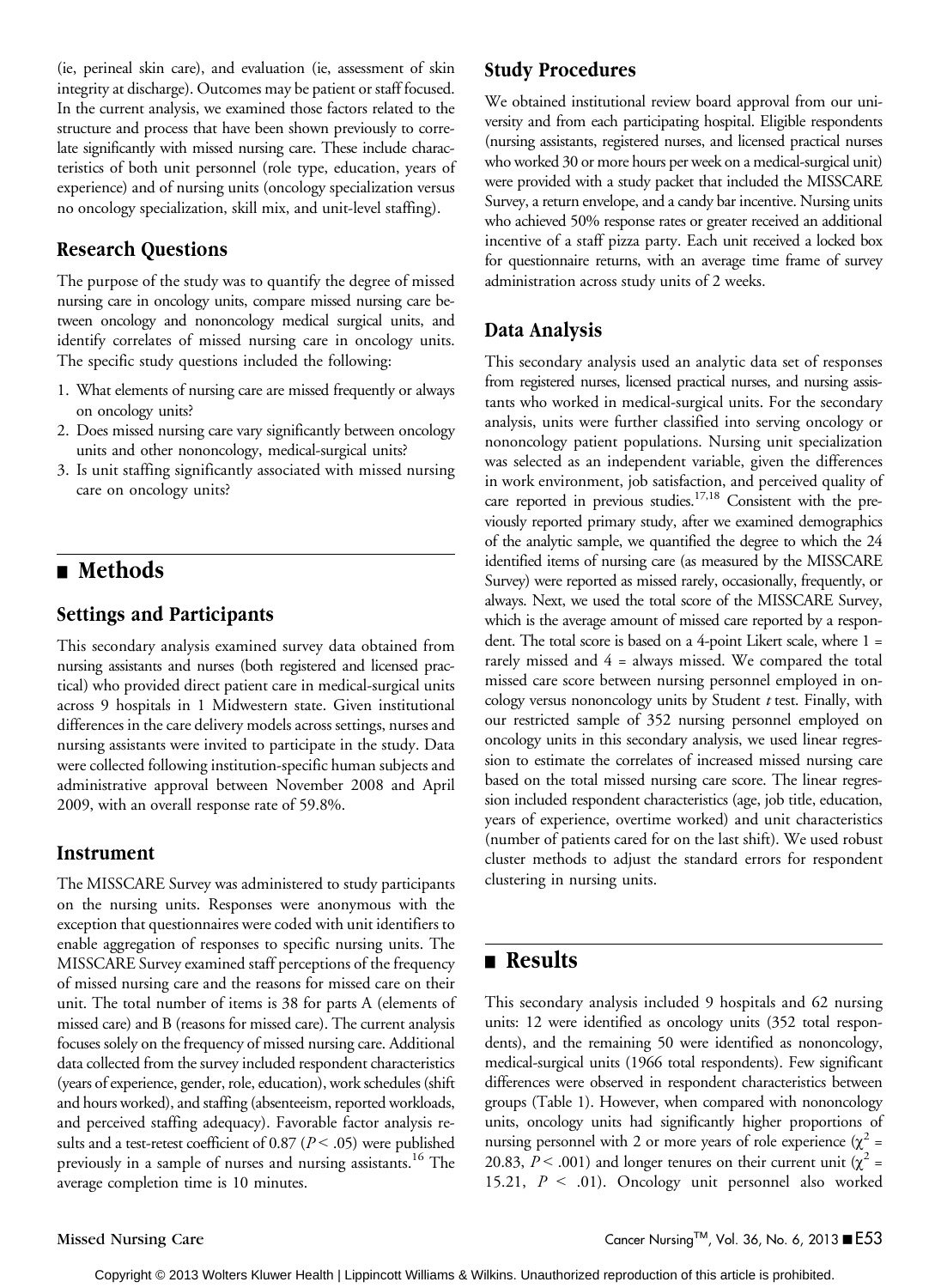| Table 1 . Sample Characteristics by Nursing Unit Type |                                 |                                     |                                                   |  |  |  |  |
|-------------------------------------------------------|---------------------------------|-------------------------------------|---------------------------------------------------|--|--|--|--|
| Variables                                             | Description                     | Nononcology <sup>a</sup> (n = 1966) | Oncology <sup><math>\alpha</math></sup> (n = 352) |  |  |  |  |
| Gender                                                | Male                            | 173 (8.9)                           | 29 (8.4)                                          |  |  |  |  |
|                                                       | Female                          | 1761 (91.1)                         | 316 (91.6)                                        |  |  |  |  |
| Age, y                                                | $<$ 25                          | 344 (17.5)                          | 52 (14.8)                                         |  |  |  |  |
|                                                       | $26 - 34$                       | 617(31.5)                           | 105(29.9)                                         |  |  |  |  |
|                                                       | $35 - 44$                       | 473(24.1)                           | 88 (25.1)                                         |  |  |  |  |
|                                                       | $>45$                           | 527 (26.9)                          | 106(30.2)                                         |  |  |  |  |
| Highest education                                     | Grade                           | 11(0.6)                             | 6(1.7)                                            |  |  |  |  |
|                                                       | High school or GED              | 326 (16.7)                          | 53 (15.4)                                         |  |  |  |  |
|                                                       | Associate's degree              | 772 (39.7)                          | 130 (37.7)                                        |  |  |  |  |
|                                                       | Bachelor's degree               | 779 (40.0)                          | 145 (42.0)                                        |  |  |  |  |
|                                                       | Graduate degree                 | 59 $(3.0)$                          | 11(3.2)                                           |  |  |  |  |
| Nursing education                                     | Licensed practice nurse diploma | 36 (2.4%)                           | 6(2.2)                                            |  |  |  |  |
|                                                       | Registered nurse diploma        | 101 (6.8%)                          | 20(7.4)                                           |  |  |  |  |
|                                                       | Associate's degree              | 661 (44.2)                          | 110 (40.6)                                        |  |  |  |  |
|                                                       | Bachelor's degree               | 664 (44.4)                          | 130 (48.0)                                        |  |  |  |  |
|                                                       | Master's degree                 | 34(2.3)                             | 5(1.8)                                            |  |  |  |  |
| Job title                                             | Registered nurse                | 1443 (73.4)                         | 261(74.1)                                         |  |  |  |  |
|                                                       | Licensed practical nurse        | 32(1.6)                             | 8(2.3)                                            |  |  |  |  |
|                                                       | Nursing assistant               | 491 (25.0)                          | 83 (23.6)                                         |  |  |  |  |
| Hours worked                                          | $30$                            | 398 (20.3)                          | 73 (20.9)                                         |  |  |  |  |
|                                                       | $\geq 30$                       | 1564 (79.7)                         | 277(79.1)                                         |  |  |  |  |
| Shift                                                 | Day                             | 986 (50.3)                          | 161 (46.0)                                        |  |  |  |  |
|                                                       | Evening                         | 184 (9.4)                           | 42(12.0)                                          |  |  |  |  |
|                                                       | Night                           | 659 (33.6)                          | 122 (34.9)                                        |  |  |  |  |
|                                                       | Rotates                         | 132(6.7)                            | 25(7.1)                                           |  |  |  |  |
| Role experience                                       | Up to 6 mo                      | 98 (5.0)                            | 22 $(6.3)^{b}$                                    |  |  |  |  |
|                                                       | 6 mo to 2 y                     | 533 (27.3)                          | 61 (17.4)                                         |  |  |  |  |
|                                                       | $2 - 5 y$                       | 388 (19.9)                          | 97 (27.7)                                         |  |  |  |  |
|                                                       | $5 - 10y$                       | 360 (18.5)                          | 65 (18.6)                                         |  |  |  |  |
|                                                       | >10 y                           | 572 (29.3)                          | 105(30.0)                                         |  |  |  |  |
| Current unit experience                               | Up to $6 \text{ mo}$            | 147(7.5)                            | 30 $(8.6)^{b}$                                    |  |  |  |  |
|                                                       | 6 mo to 2 $y$                   | 619 (31.7)                          | 79 (22.6)                                         |  |  |  |  |
|                                                       | $2 - 5 y$                       | 468 (24.0)                          | 110(31.5)                                         |  |  |  |  |
|                                                       | $5 - 10y$                       | 388 (19.9)                          | 71 (20.3)                                         |  |  |  |  |
|                                                       | >10 y                           | 329 (16.9)                          | 59 (16.9)                                         |  |  |  |  |
| Shift length, h                                       | <12                             | 473 (24.1)                          | 97 (27.7)                                         |  |  |  |  |
|                                                       | 12                              | 1389 (70.7)                         | 243 (69.4)                                        |  |  |  |  |
|                                                       | Other                           | 102(5.2)                            | 10(2.9)                                           |  |  |  |  |
| Overtime, h                                           | None                            | 625(31.9)                           | 91 $(26.1)^c$                                     |  |  |  |  |
|                                                       | $1-12$ h                        | 952 (48.6)                          | 173 (49.6)                                        |  |  |  |  |
|                                                       | $>12$ h                         | 383 (19.5)                          | 85 (24.4)                                         |  |  |  |  |

Abbreviation: GED, general equivalency diploma.

<sup>a</sup>Values given are n (%).

 $b_P < .05$  (values compared between oncology and nononcology units).

 $P < 0.01$  (values compared between oncology and nononcology units).

significantly more overtime than did nononcology unit personnel ( $\chi^2$  = 6.77,  $P < .05$ ).

### Differences in Missed Nursing Care Between Oncology and Nononcology Units

First, we examined the elements of missed nursing care reported either frequently or always missed, as reported by oncology unit personnel (Figure 2), with only the 10 most frequently missed care items reported (of the total 24 items on the questionnaire). Ambulation of patients 3 times a day or as ordered was the item most frequently reported as missed (total 39.1%, 37.0% frequently missed, 2.1% always missed), followed by attendance at interdisciplinary care conferences (total 31.3%, 25.3% frequently missed, 6% always missed). The third item most frequently missed was mouth care (total 23.9%, 23% frequently missed, 0.9% always missed). The top 3 most frequently reported elements of missed nursing care were also the most frequently reported elements in nononcology units.<sup>13</sup>

Next, we compared differences in reported missed care between oncology and nononcology units, as reflected by the mean scores on the total missed care score and the scores for the individual items. Compared with nononcology units, the total overall score of the MISSCARE Survey was significantly lower on oncology units

Copyright © 2013 Wolters Kluwer Health | Lippincott Williams & Wilkins. Unauthorized reproduction of this article is prohibited.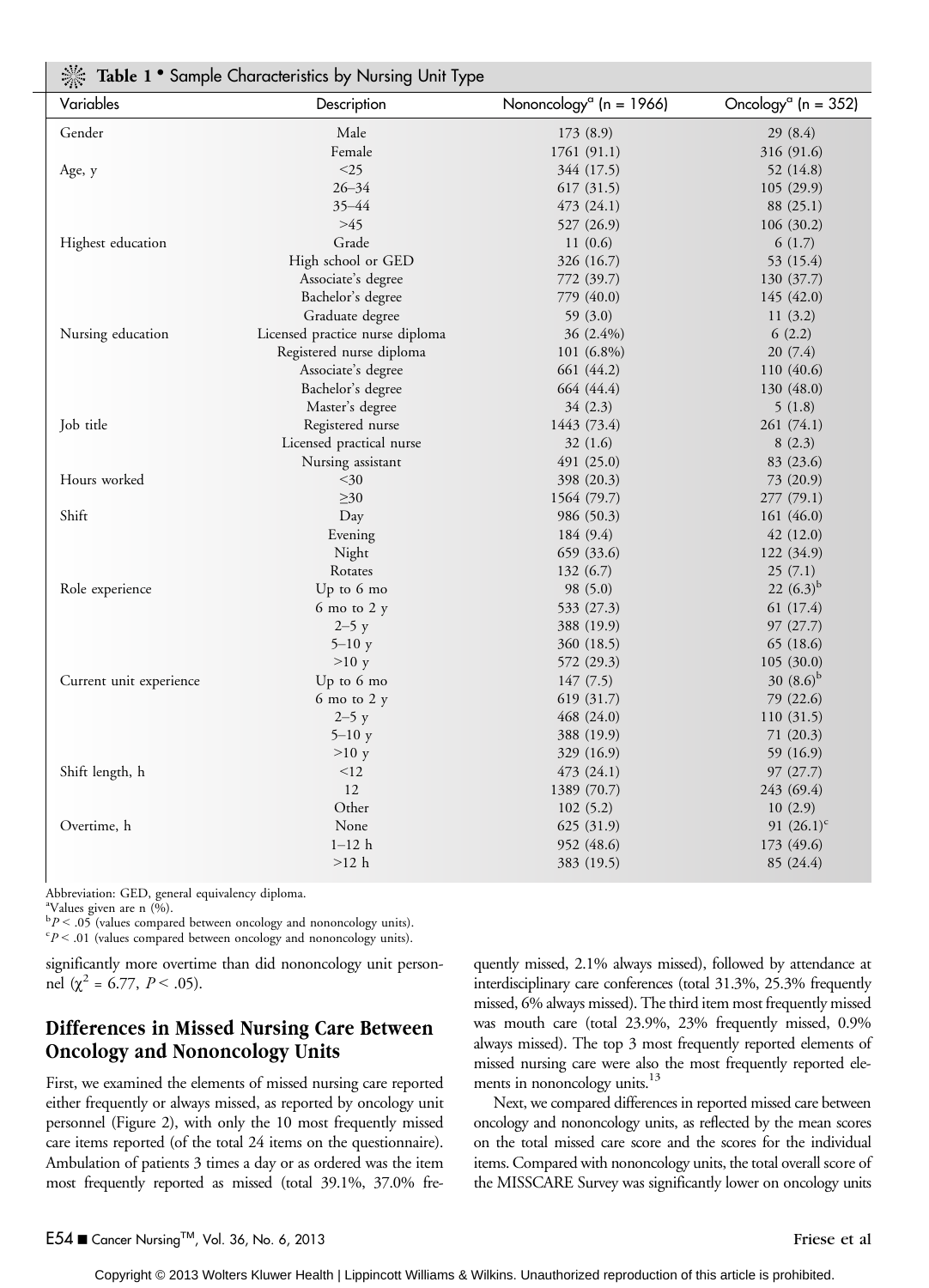

Figure  $2 \blacksquare$  The proportion of respondents in oncology units who indicated that care elements were frequently or always missed is shown.

(*t* test = 2.20,  $P < .05$ ), reflecting that respondents from oncology units reported less missed care than do their counterparts from nononcology units (Table 2). In no instance did the frequency of missed nursing care for any item reported by oncology personnel exceed the average score by nononcology personnel.

#### Unit Staffing and Missed Nursing Care in Oncology Units

Our final analyses considered the relationship between unit staffing and the total missed care score. These analyses were performed at the individual respondent level with an adjustment for respondent clustering within nursing units (Table 3). After adjusting for respondent characteristics, including age, job title, education, years of experience, and overtime hours in the last week, the number of patients cared for on the last shift had a significant relationship to the total missed care score. A 1-patient increase in the assignment of respondents was associated with a 2.1% increase in the total missed nursing care score  $(P < .05)$ . In a secondary analysis (results not shown), similar relationships were found when a measure of perceived staffing adequacy was used in place of reported respondent workload on the last shift).

### **n** Discussion

This article examined the phenomenon of missed nursing care as a contributor to aberrant quality of care for hospitalized patients with cancer. Specifically, we hypothesized that poorer staffing of nursing personnel would be associated with missed

nursing care. Several items of nursing care were frequently or always missed on oncology units. When compared with nononcology units, overall missed care was lower on oncology units, although these absolute and relative differences were negligible. After adjusting for respondent clustering in nursing units and important covariates, we confirmed our hypothesis and identified a significant relationship between higher patient workloads and reported missed nursing care. These findings support the tenets of the missed care model that assert a relationship between structure (ie, unit-level staffing) and processes of care (missed nursing care).

Placed into the broader literature that examines differences in care quality across nursing units, our findings explain in part results from other investigators who have examined these phenomenon. In 2 independent investigations, significantly higher job satisfaction and quality of care were reported by inpatient oncology nurses when compared with nononcology nurses.<sup>17,18</sup> The current study findings that identified less missed nursing care on oncology units may explain why oncology nursing staffs perceive quality of care as higher than do their medical-surgical counterparts. Perhaps more importantly, our findings may explain why hospital nurse staffing has been associated with complications, failure to rescue, and mortality in a diverse array of studies. $2^{-6}$  If nurse staffing is associated with missed nursing care, it is likely that higher missed nursing care results in delayed detection or management of complications, which may in turn hasten mortality for at-risk patients.

#### Study Limitations

Our study has several limitations worthy of further discussion. First, this was a secondary analysis, and the original study was

Missed Nursing Care Care Cancer Nursing™, Vol. 36, No. 6, 2013 ■ E55

Copyright © 2013 Wolters Kluwer Health | Lippincott Williams & Wilkins. Unauthorized reproduction of this article is prohibited.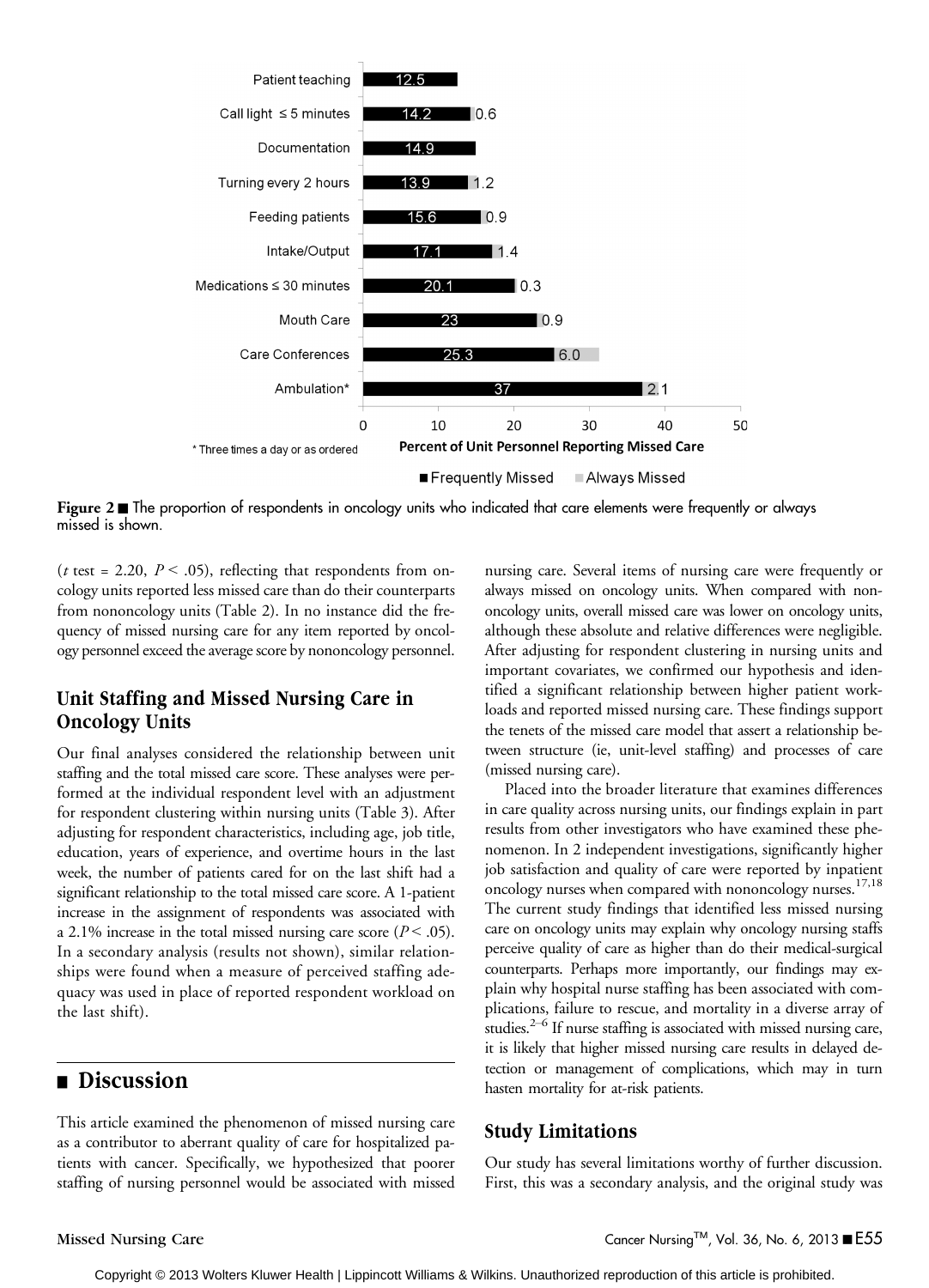not designed a priori to compare differences in missed care across types of nursing units. This results in an unbalanced proportion of respondents and units by oncology unit status. The source of all data for the study came from nurses and nursing assistants in the clinical setting and was not validated with external data sources, such as independent observation, patient report, or correlation with clinical documentation. It is possible that nurses and nursing assistants perceive missed care differently, and this question should be evaluated in a future study that is adequately powered to detect differences by job category. The questionnaire in its current form is not specific to missed care omitted during a specific time frame. Instead, it captures the general degree to which care is missed on a particular nursing unit. However, these limitations are presented alongside a multisite study with large numbers of units and respondents and the use of previously validated measures.

#### Implications

The issue of missed nursing care is of importance to both oncology and nononcology settings. However, those items of missed nursing care reported by oncology personnel are prime

| Table 2 · Differences in Missed Nursing<br>Care Between Oncology and<br>Nononcology Units |             |                                                                |  |  |
|-------------------------------------------------------------------------------------------|-------------|----------------------------------------------------------------|--|--|
| Variable                                                                                  | $(n = 352)$ | Oncology <sup>a</sup> Nononcology <sup>a</sup><br>$(n = 1966)$ |  |  |
| Overall missed nursing care                                                               | 1.50(0.21)  | $1.57 (0.15)^{b}$                                              |  |  |
| Ambulation                                                                                | 2.03(0.36)  | 2.13(0.28)                                                     |  |  |
| Turning                                                                                   | 1.65(0.31)  | $1.77 (0.23)^{b}$                                              |  |  |
| Feeding                                                                                   | 1.65(0.26)  | 1.82 $(0.30)^c$                                                |  |  |
| Meal setup                                                                                | 1.35(0.27)  | $1.47~(0.22)^c$                                                |  |  |
| Timely medication administration                                                          | 1.76(0.33)  | 1.79(0.24)                                                     |  |  |
| Vital signs                                                                               | 1.27(0.29)  | 1.29(0.17)                                                     |  |  |
| Monitoring intake and output                                                              | 1.59(0.40)  | 1.65(0.38)                                                     |  |  |
| Full documentation                                                                        | 1.60(0.29)  | $1.73 (0.24)^c$                                                |  |  |
| Patient teaching                                                                          | 1.62(0.25)  | 1.72 $(0.22)^{b}$                                              |  |  |
| Emotional support                                                                         | 1.47(0.25)  | 1.53(0.22)                                                     |  |  |
| Bathing                                                                                   | 1.50(0.27)  | 1.56(0.22)                                                     |  |  |
| Mouth care                                                                                | 1.81(0.32)  | 1.93 $(0.31)^{b}$                                              |  |  |
| Hand washing                                                                              | 1.27(027)   | 1.35(0.19)                                                     |  |  |
| Patient discharge planning                                                                | 1.29(0.28)  | 1.31(0.14)                                                     |  |  |
| Glucose monitoring                                                                        | 1.14(0.32)  | 1.17(0.13)                                                     |  |  |
| Assessment each shift                                                                     | 1.11(0.29)  | 1.12(0.10)                                                     |  |  |
| Focused reassessments                                                                     | 1.28(0.27)  | 1.29(0.15)                                                     |  |  |
| Intravenous line/central line care                                                        | 1.32(0.26)  | $1.47~(0.18)^c$                                                |  |  |
| Call light response                                                                       | 1.54(0.31)  | $1.67 (0.29)^{b}$                                              |  |  |
| PRN medication administration                                                             | 1.45(0.25)  | 1.52(0.21)                                                     |  |  |
| Medication effectiveness<br>assessment                                                    | 1.52(0.25)  | $1.63 (0.20)^c$                                                |  |  |
| Attend interdisciplinary care<br>conferences                                              | 1.99(0.28)  | 2.05(0.50)                                                     |  |  |
| Assist with toileting                                                                     | 1.54(0.24)  | 1.60(0.23)                                                     |  |  |
| Skin/wound care                                                                           | 1.32(0.26)  | 1.39 $(0.15)^{b}$                                              |  |  |

Abbreviation: PRN, as needed.

a Values given are mean (SD).

 $b_P < .05$  (values compared between oncology and nononcology units).  ${}^{c}P$   $\leq$  .01 (values compared between oncology and nononcology units).  $\gg$  Table 3  $\bullet$  Summary of Multiple Regression for Missed Nursing Care (n= 352)

|                                 |         | Robust |         |             |
|---------------------------------|---------|--------|---------|-------------|
| Independent Variable            | В       | SE     | t       | Р           |
| Constant                        | 1.29    | 0.11   | 11.75   | $\leq 0.01$ |
| Age                             | 0.01    | 0.02   | 0.60    | .56         |
| Job title                       |         |        |         |             |
| Registered nurse                |         |        |         |             |
| Licensed practical nurse        | $-0.19$ | 0.13   | $-1.46$ | .17         |
| Nursing assistant               | $-0.39$ | 0.07   | $-6.05$ | < 0.01      |
| Education                       |         |        |         |             |
| Grade, high school or GED       |         |        |         |             |
| Associate's degree              | $-0.09$ | 0.04   | $-2.12$ | .06         |
| Bachelor's degree or higher     | 0.01    | 0.06   | 0.01    | .99         |
| Years of experience in the role | 0.04    | 0.03   | 1.44    | .18         |
| Overtime (yes vs no)            | 0.04    | 0.05   | 0.81    | .43         |
| No. of patients cared for       | 0.02    | 0.01   | 2.31    | .04         |
|                                 |         |        |         |             |

Abbreviation: GED, general equivalency diploma.

 $R^2 = 0.124$ ,  $P < .000$ ,  $F_{8,11} = 20.58$ .

targets for quality improvement efforts. Missed mouth care is especially concerning, given the well-documented relationship between meticulous mouth care and reduced rates of debilitating oral mucositis for patients with cancer.<sup>18,19</sup> Managers and clinicians can partner to ensure that patients receive appropriate mouth care to reduce preventable complications and debilitating symptoms. In addition, institutional leadership should pay heed to the significant relationship between staffing and missed nursing care as they set staffing levels for nursing units. Our results also provide additional insights into how nurse staffing may influence patient outcomes.<sup>4</sup> To date, the MISSCARE Survey has been administered in adult nursing units, including oncology units. Further testing and validation in pediatric settings are warranted. Future research directions include a sampling strategy that includes diverse hospitals and nursing units with sufficient power to detect differences in missed care and outcomes across an array of independent variables. Such a study would enable researchers to examine all concepts in the model simultaneously. Finally, the MISSCARE Survey may be a useful way for nursing units to assess improvements in nursing care delivery over time.

In summary, our findings suggest that a substantial amount of important nursing care is missed for patients with cancer and that missed care is associated with the staffing levels of nursing personnel. These findings may explain in part why outcomes for patients with cancer remain variable in the United States.<sup>1</sup> Efforts to ensure adequate staffing may reduce the variation in nursing care delivery, which may ultimately optimize outcomes for patients with cancer.

#### References

- 1. Hewitt ME, Simone JV. National Cancer Policy Board. Ensuring Quality Cancer Care. Washington, DC: National Academy of Sciences; 1999.
- 2. Friese CR, Lake ET, Aiken LH, Silber JH, Sochalski J. Hospital nurse practice environments and outcomes for surgical oncology patients. Health Serv Res. 2008;43(4):1145-1163.